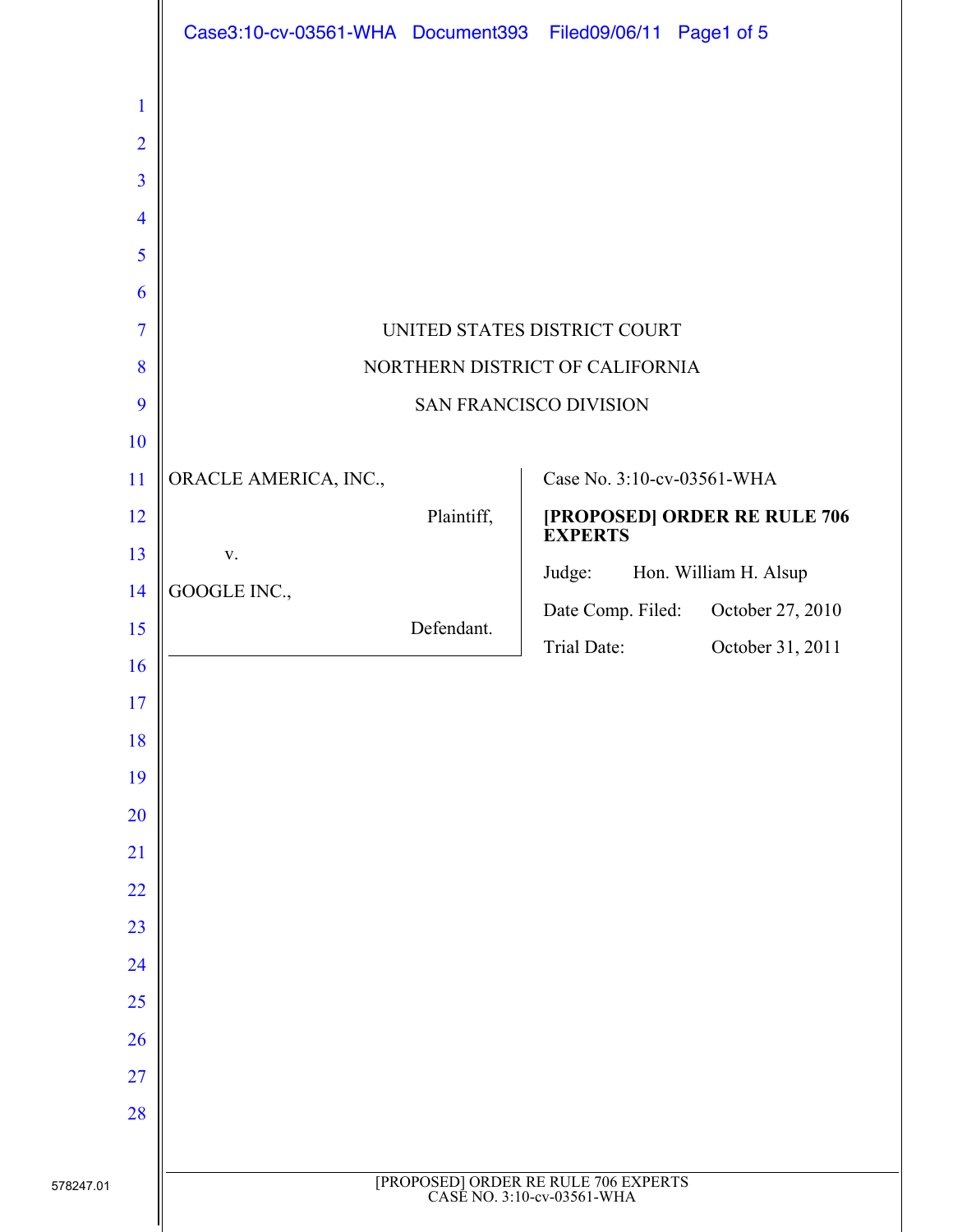## Case3:10-cv-03561-WHA Document393 Filed09/06/11 Page2 of 5

1 2 3 4 5 6 7 8 9 By an order dated August 30, 2001 this Court appointed Dr. James R. Kearl, pursuant to Rule 706 of the Federal Rules of Evidence, to serve as an independent expert to the Court on the subject of damages claimed by the parties in this action. Mr. John L. Cooper of Farella, Braun + Martel LLP was appointed to serve as counsel to Dr. Kearl on a pro bono basis. The purpose of Dr. Kearl's appointment is provide an independent professional analysis and view to assist the Court and the jury, in the event liability is found, in evaluating and assessing damages pursuant to the claims asserted in this action. Dr. Kearl is to use his professional judgment to determine the magnitude of work required to meet the purpose of this appointment. Dr. Kearl's assignment shall include, but not be limited to, the following:

10 11 12 13 14 15 16 17 18 1. Review of all materials necessary in order for Dr. Kearl to be personally and thoroughly informed as to all aspects of damage claims of the parties in this action. Dr. Kearl may use assistants in conducting his work which assistants shall be compensated as provided in paragraph 9 of this Order. To the extent they have not already done so, Mr. Cooper, Dr. Kearl, and any of Dr. Kearl's staff who will have access to confidential material of either party will sign the undertaking required under the Protective Order in this case regarding access to and review of confidential and highly confidential material. Mr. Cooper will assist Dr. Kearl in obtaining from counsel for the parties the material Dr. Kearl seeks to review. The full non privileged record in this matter shall be available to Dr. Kearl as he requests.

19 20 21 22 23 24 25 26 27 28 2. The parties have already provided to Mr. Cooper the expert damages report submitted by Dr. Iain M. Cockburn in May 2011, the parties' briefing on Google's Daubert motion regarding that report, and the order of this court dated July 22, 2011 resolving that motion. The parties shall immediately produce to Mr. Cooper the following materials to be conveyed to Dr. Kearl: a) a list of all depositions taken in this matter, including notices of all Rule  $30(b)(6)$  depositions and the identity of the responding witnesses; b) a description by category of all documents produced by each party; c) copies of all substantive motions filed by the parties; d) copies of all documents filed in conjunction with any Markman hearings; e) copies of all expert reports filed in this matter; f) copies of all answers to interrogatories submitted by the parties; and g) copies of all responses to requests for admissions submitted by the parties.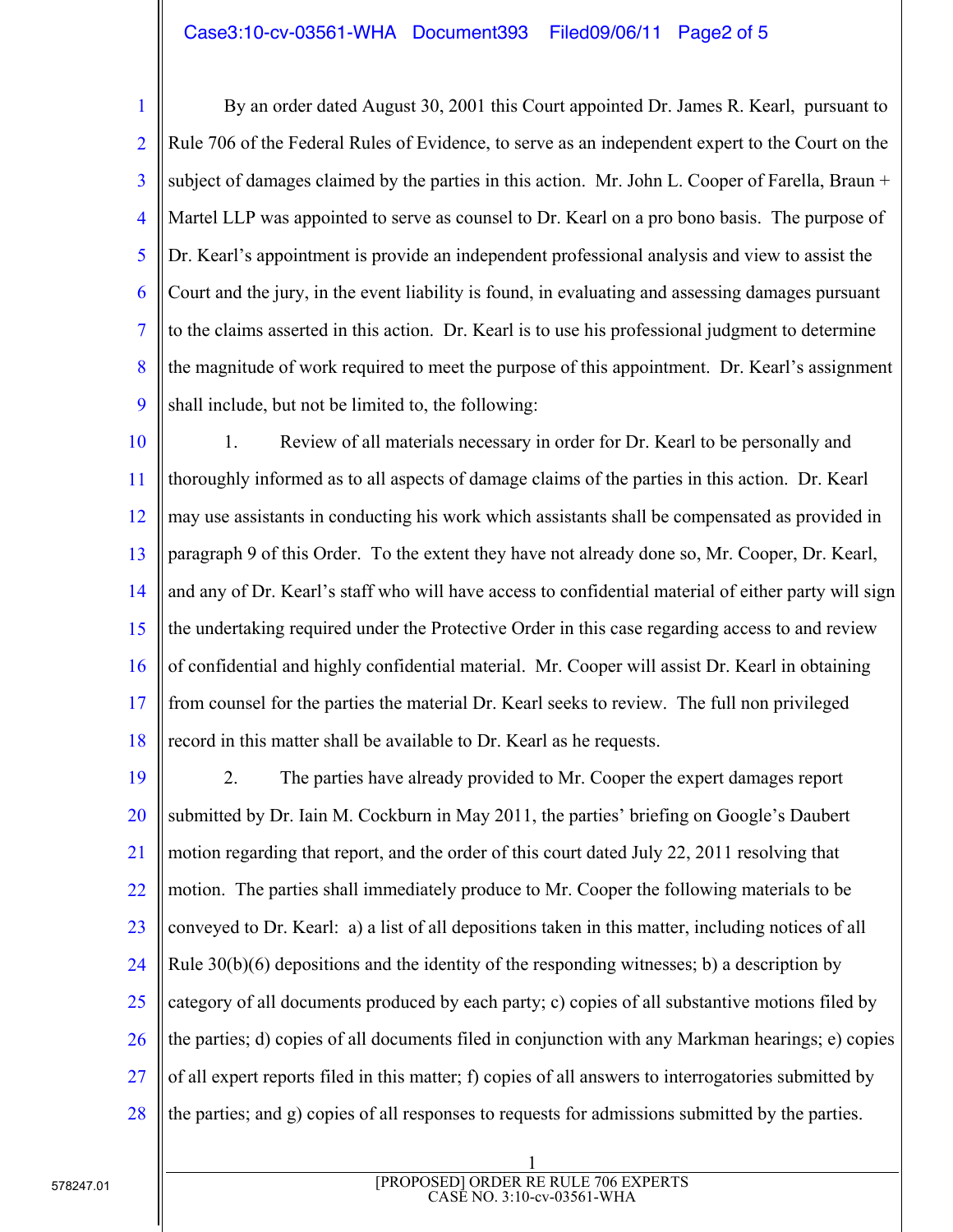## Case3:10-cv-03561-WHA Document393 Filed09/06/11 Page3 of 5

1 2 3 4 5 3. Review each party's expert reports and all supporting materials submitted by each party's damages expert. When the parties serve expert reports on the other party they shall serve copies of those reports and all supporting materials on Mr. Cooper to be conveyed to Dr. Kearl. The parties shall make available to Dr. Kearl through Mr. Cooper the full record of materials on which their experts relied in preparing their reports and testimony.

6 7 8 9 10 11 12 13 4. Within a reasonable period of time after Dr. Kearl has received all reports of damages experts to be submitted by the parties, Dr. Kearl shall prepare and submit his separate expert report which will independently a) critique the damages expert reports submitted by each side, b) provide his own independent view of each issue raised or presented in the damages expert reports of the parties, and c) address each additional issue he believes should be evaluated in order to provide the jury with a complete and independent view of damages in this case. Mr. Cooper will be available to provide whatever assistance Dr. Kearl needs to obtain information and prepare his report.

14 15 16 17 18 19 20 21 22 23 24 25 26 5. The parties have the right to conduct discovery of Dr. Kearl to the same extent provided as to any other expert witness. Dr. Kearl may be deposed by the parties within a reasonable time following submission of his report. Mr. Cooper shall participate in such deposition to represent the interests of Dr. Kearl. Communication between Mr. Cooper and Dr. Kearl shall be privileged to the extent provided by Rule 26 of the Federal Rules of Civil Procedure. Oracle and Google, collectively, shall have no fewer than 7 hours to question Dr. Kearl, with the precise amount of time to be determined after the parties have the opportunity to review the scope of Dr. Kearl's expert report. Oracle and Google shall divide the allotted time equally. Mr. Cooper shall also have the opportunity to question Dr. Kearl at deposition. Following the completion of the deposition, Mr. Cooper shall submit the transcript of the deposition to the Court and the Court may direct additional questions to Dr. Kearl. Following the Court's questioning, the parties shall have the opportunity to direct follow up questions to Dr. Kearl within the scope of any questions asked by the Court.

27 28 6. Dr. Kearl shall be permitted to attend the depositions of the parties' damages experts in this matter, and Dr. Kearl's counsel shall be permitted to question the parties' damages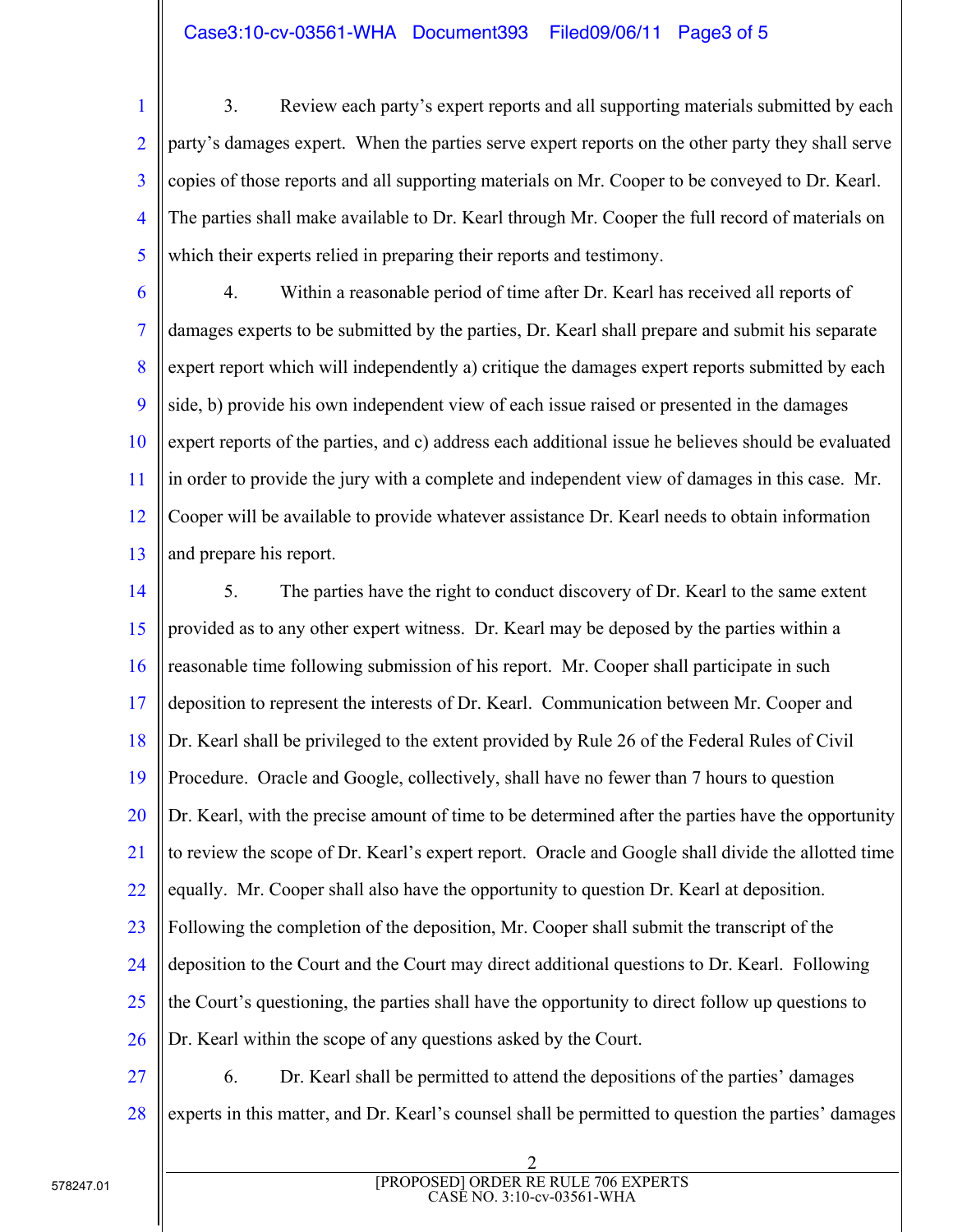## Case3:10-cv-03561-WHA Document393 Filed09/06/11 Page4 of 5

1 2 3 experts at those depositions. The parties will meet and confer and seek the Court's guidance regarding the process, if any, by which Dr. Kearl, through Mr. Cooper, may submit proposed questions to the Court to be posed to the parties' experts at trial.

4

5 6 7 8 9 7. While Dr. Kearl is not to function as a mediator, the Court is interested in full disclosure and understanding by Dr. Kearl of all issues relating to damages in this action. In serving that interest, the parties are directed to agree to a procedure by which Dr. Kearl can communicate with each of the parties' expert witnesses in an informal off-the-record manner to address any ambiguities he may wish to have thus clarified. Such informal communications shall not be subject to discovery or admissible in court, and shall be solely between the experts.

10 11 12 13 14 15 8. Dr. Kearl will testify at trial subject to the provisions of Rule 26 of the Federal Rules of Civil Procedure. The parties will meet and confer and seek the Court's guidance regarding how Dr. Kearl's role at trial will be described to the jury. Dr. Kearl will be presented in direct examination at trial by Mr. Cooper. Each party will be permitted to cross examine Dr. Kearl as though he were an adverse expert witness. The Court will direct questions to Dr. Kearl as it deems appropriate.

16 17 18 19 20 21 22 23 9. Dr. Kearl shall be compensated on a monthly basis. His professional fees and expenses shall be paid to Mr. Cooper, one half by each party within in thirty days of receipt of each of his monthly invoices. Dr. Kearl shall submit his invoices and supporting materials, which shall include the invoices and supporting material of those persons assisting him, including the number of hours worked, the work performed, and the type of expenses incurred, to Mr. Cooper who will forward them to counsel for the parties for payment in accordance with this order. The parties may contact Mr. Cooper to seek to negotiate reductions in Dr. Kearl's billing as they deem necessary or appropriate.

24

25 26 27 28 10. Neither Dr. Kearl nor any of his assistants shall communicate directly with the parties or with the Court. All communication Dr. Kearl has with the parties and the Court shall be conducted through Mr. Cooper. The communication provided in paragraph 7 of this order shall not be between the parties but shall be professional communication between the experts which is conducted off-the-record.